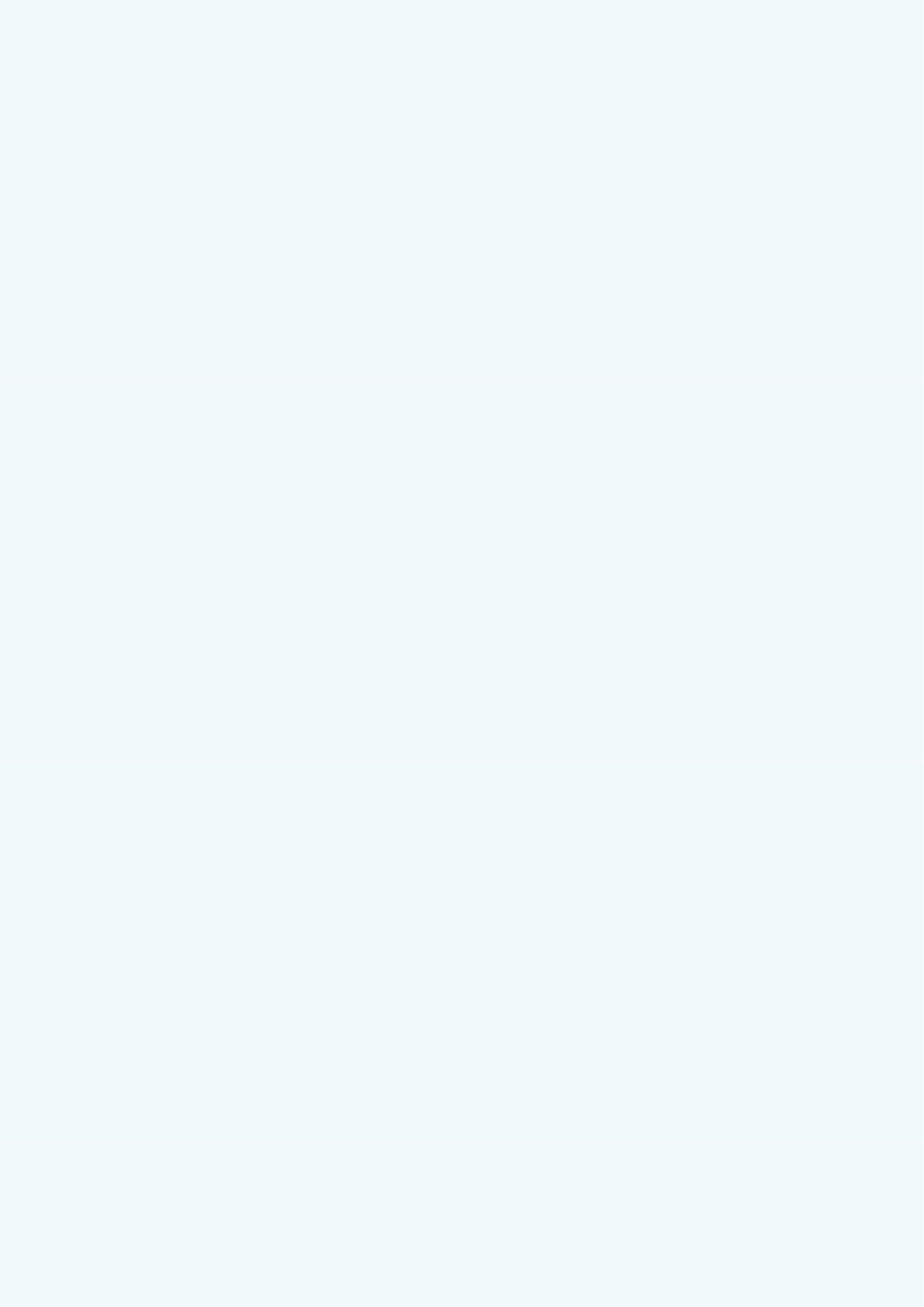#### **Inspiration**

Electric Vehicles (EVs) are viewed as a solution to several challenges – reducing emission of greenhouse gases, sustainable economic growth, improving air quality, and reducing fossil fuel imports – in India. However, the transition from a fossil fuelbased transport system to an electric mobility system faces variety of road blocks. One of the major barriers to this transition is unaffordability of EVs vis-a-vis traditional internal combustion engine vehicles. The battery in an EV is its most expensive component – accounting for 50 per cent of its total cost; thus, the affordability of EVs is directly proportional to the affordability of a

battery. This study explores the strategies that could reduce the battery costs and make EVs affordable and improve its uptake in transport and mobility system in India.

#### **Objective**

The objective of the study is to design a comprehensive strategy and recommend a mix of policy instruments that are implementable by the Central /State governments and other stakeholder like EESL, OEMs, etc.

This objective is achieved by disintegrating the main research question in the following sub-questions:

| <b>Question</b>                                                                                                                                         | <b>Methodology</b>                                                                                                                                                                                                                                                                                                                                                                                                                                                                                                                                                                                                                                                                                                                                                   | <b>Significance</b>                                                                                                                                                                                                                                                                                                                                                                                                                               |
|---------------------------------------------------------------------------------------------------------------------------------------------------------|----------------------------------------------------------------------------------------------------------------------------------------------------------------------------------------------------------------------------------------------------------------------------------------------------------------------------------------------------------------------------------------------------------------------------------------------------------------------------------------------------------------------------------------------------------------------------------------------------------------------------------------------------------------------------------------------------------------------------------------------------------------------|---------------------------------------------------------------------------------------------------------------------------------------------------------------------------------------------------------------------------------------------------------------------------------------------------------------------------------------------------------------------------------------------------------------------------------------------------|
| What are the<br>major cost<br>components<br>of an electric<br>vehicle<br>battery?                                                                       | Disaggregation of battery cost using BatPac (an<br>excel-based model to estimate the performance<br>and cost of an electric vehicle battery).                                                                                                                                                                                                                                                                                                                                                                                                                                                                                                                                                                                                                        | The goal is to identify areas of<br>intervention by analysing the cost<br>component of a battery. Moreover,<br>since technologies are an important<br>consideration for intended<br>application use and thus cost; this<br>question also resulted in comparison<br>of multiple battery technologies.                                                                                                                                              |
| What is the<br>current<br>status of EV<br>battery value<br>chain in<br>India?                                                                           | Interviews with multiple stakeholders that are<br>part of value chain and literature review.                                                                                                                                                                                                                                                                                                                                                                                                                                                                                                                                                                                                                                                                         | While previous step helped in<br>identifying the area of intervention<br>theoretically, this step results in<br>analysing the applicability of the<br>model in Indian context in terms of<br>maturity of different aspects of<br>battery manufacturing and interests<br>of stakeholders. The information on<br>ways to reduce the cost of a battery<br>is also collected in this step.                                                            |
| What could<br>he the<br>strategies to<br>reduce the<br>cost of<br>hatteries?<br><b>Relative</b><br>importance<br>and ranking<br>of these<br>strategies? | Strategies are identified based on first two<br>steps and literature review of policies in<br>countries that have done well in promoting<br>EVs. The model developed in first step provided<br>key cost components of a battery - possible<br>area of intervention and interviews with<br>stakeholders helped in formulating the<br>strategies in the identified areas along with<br>other measures that were deemed important<br>by them. The literature review helped in<br>understanding the current policy instrument<br>mixes vis-à-vis identified strategies. These<br>strategies are then ranked using an Analytic<br>Hierarchy Process (AHP). The data for AHP was<br>collected during a workshop conducted at<br>Indian Institute of Management, Bangalore. | It is the culmination of the first two<br>steps and outlines options for policy<br>makers to reduce the cost of<br>batteries. The ranking exercise<br>subsumes the prime concerns of all<br>stakeholders as it involved subject<br>matter experts from industry,<br>research and government. The<br>strategies are ranked by these<br>experts on the criteria of their<br>impact on reducing cost and on time<br>and investment required by them. |

#### **Table 1: Sub-questions, methodology used and their significance**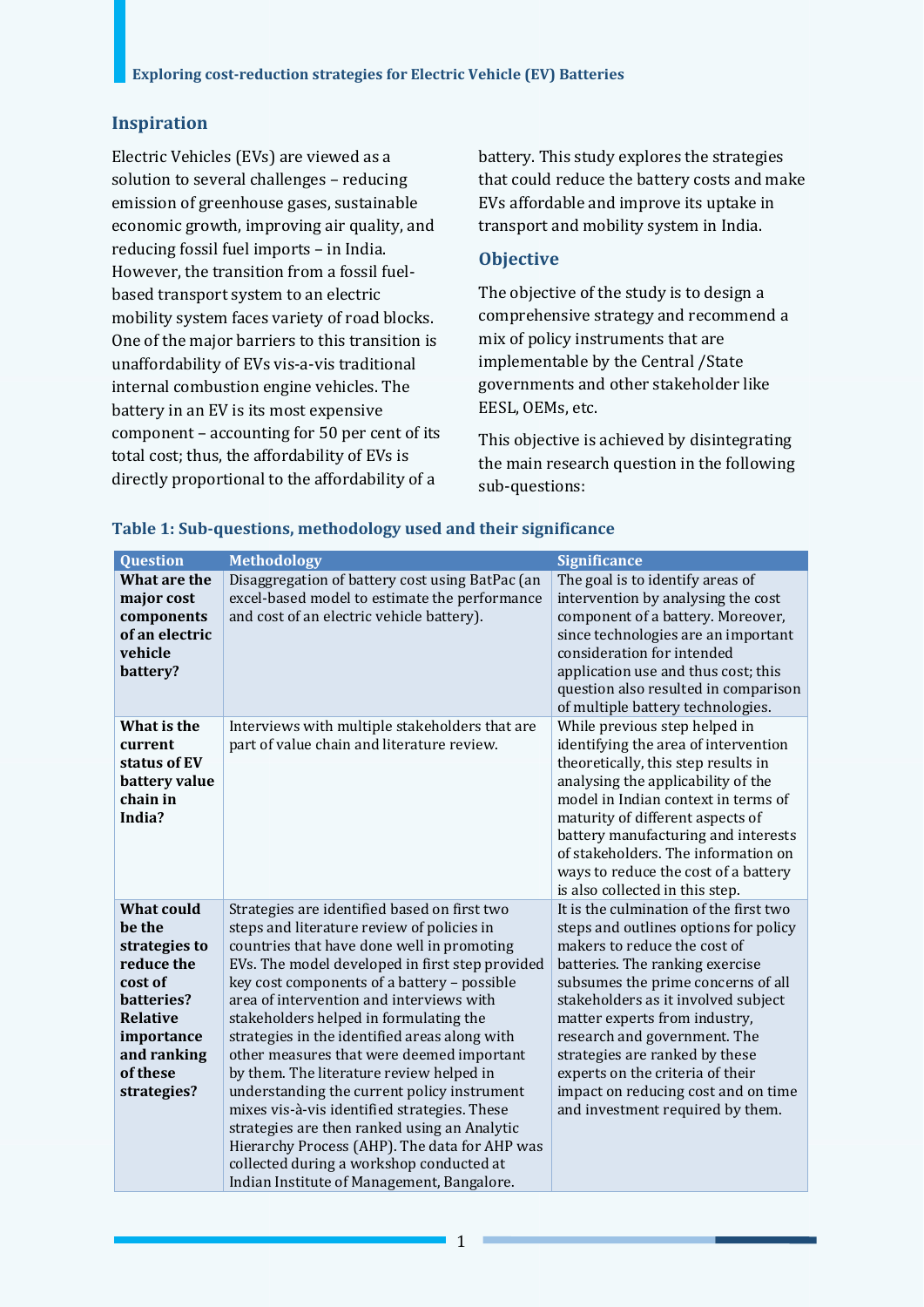Given the technical nature of the model developed, the report dedicates a chapter on apprising readers about a battery, its components and functioning and discusses certain battery technologies (chemistries).

# **Battery technologies:**

Lithium-ion batteries that are most widely used batteries for electric vehicle applications consist of four major components- anode, cathode, electrolyte, and separator. The negative electrode of the battery, anode, is made up of graphite whereas the positive electrode cathode is made up of lithium's compound. The current electrolyte used is liquid lithium salt, while research is going on developing solid-state electrolytes, sulphur-based electrolytes, polymer-based electrolytes, etc. The chemistry of cathode in a cell remains highly contentious. The compounds of lithium such as LFP (Lithium Ferro Phosphate), NCA (Nickel Cobalt Aluminium), NMC (Nickel Manganese Cobalt) that are used as cathodes in lithium-ion cells are widely compared for their efficiency and performances. This report considers these technologies and few other emerging technologies in the cost modelling section to determine their suitability for a certain application (2 wheeler, 3-wheeler, buses, cars, etc.).

Changing the chemical composition of the components alters the theoretical values of output parameters – discharge rate, gravimetric density, volume density, cycle life, safety, etc. – of a battery. These

parameters determine the utility of a battery for an application. The stakeholder consultation undertaken for the report helped in understanding the relationship between different output parameters and applications. While chemistries determine theoretical values of output parameters, design and production processes determine practical/applied values of these parameters.

# **Estimating the cost of batteries:**

The cost of battery is disaggregated by building a bottom-up model of battery cost by using the BatPaC (Battery Packaging and Cost estimation) tool, a publicly available, peer-reviewed, and customizable Microsoft Excel-based computer program developed by the Argonne National Laboratory (U.S.).

The costs of battery raw materials (positive and negative electrode active material, current collector foils, electrolyte, separators, carbon and binders), cell/module purchased hardware (thermal conductors, interconnects, state-of-charge regulator, terminals, bus-bars, sensors, disconnects) and battery packaging and integration used in the model reflect 2018 international prices, while those of labour and capital are aligned with the domestic market prices (Indian market) for the same year.

The final price of the battery pack to vehicle manufacturers calculated by the model represents the estimates of both 2018-19 costs and those projected to 2028-29 (without accounting for inflation in the future).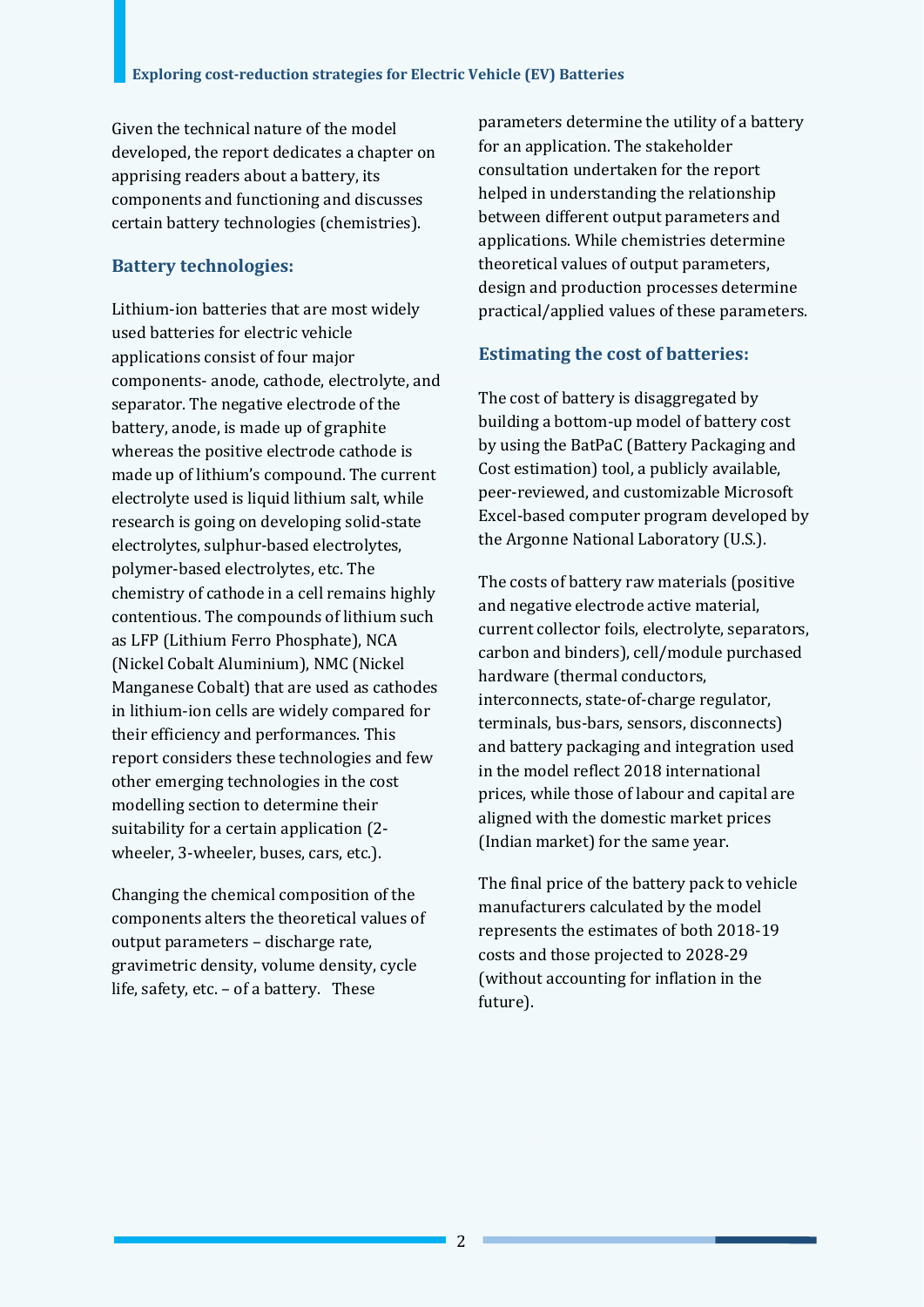

**Figure 1: Breakdown of costs with overhead items distributed to the primary cost-factors** 

#### *Source: ICRIER research based on BatPaC*

The cost breakdown analysis for each type of EV suggests that, apart from the positive active material, which has a significant contribution in all the seven cases, negative active material and electrolyte (five out of seven cases, each) strongly dominate the share in the cost of batteries. The formation cycling, testing, and sealing or the cell finishing process also heavily influence the final price of the pack (all cases). Along with these, module hardware and separator material (five and four cases, respectively) are also indispensable with regards to cost optimization, across applications. The shares of building and labour costs combined per pack are found to be insignificant for all the cases.

The disaggregation indicates the importance of availability of critical cell components in managing the cost of a battery along with development of ancillary industries (module hardware, separator, etc.) that would play an important role in reducing the final cost of the battery. To understand these findings and their implication and relevance in the Indian context, the value chain of battery manufacturing is outlined in the study.

# **EV battery value chain in India:**

This outline helped in identifying the relevant stakeholders and in collecting information that was used in developing the model and identifying the cost reduction strategies.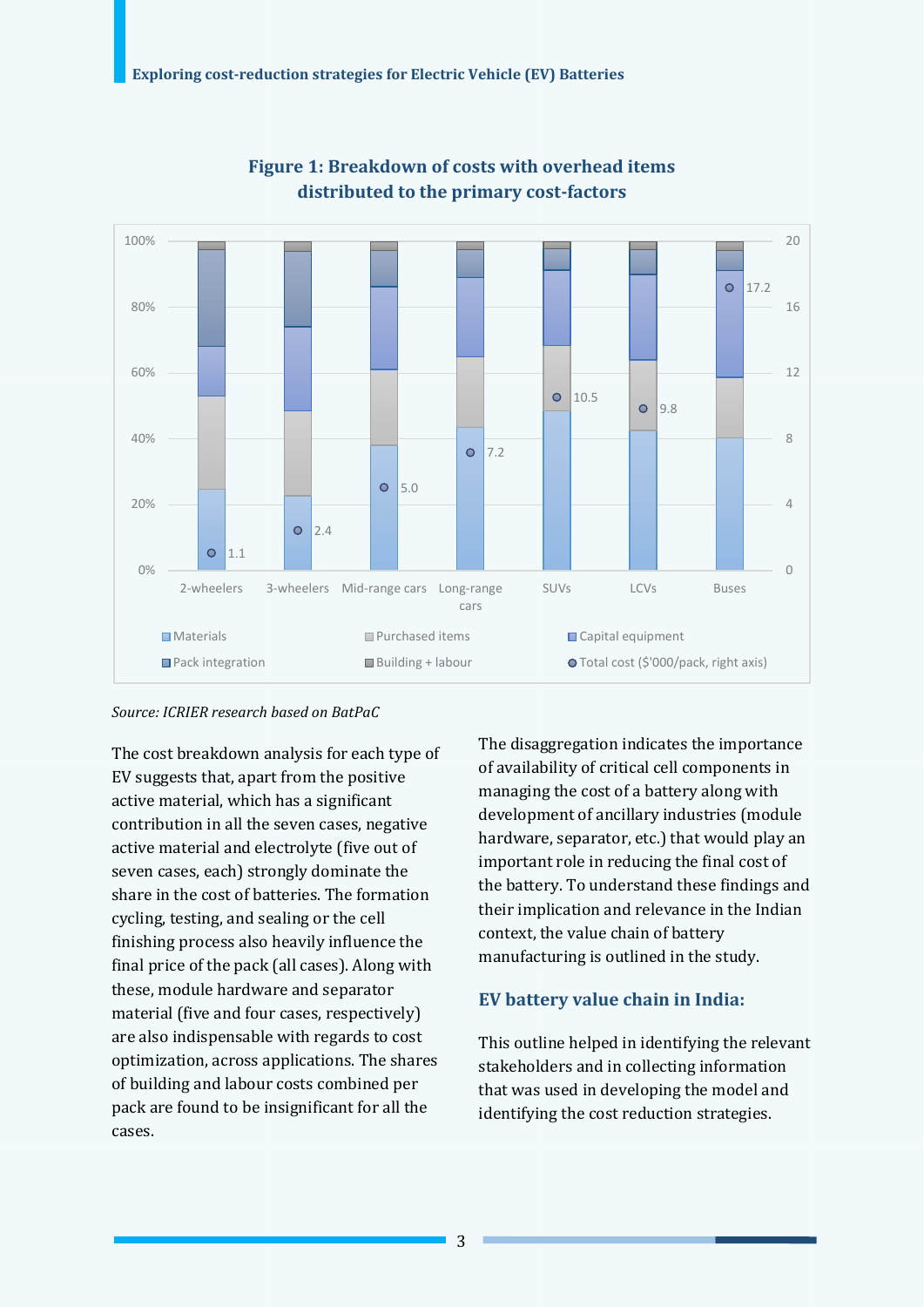

# **Figure 2: Outline of EV battery value chain in India**

Based on the analysis of the value chain and consultations with stakeholders, we identified that the cost reduction of batteries is also possible beyond the sale of vehicle

 EV Battery Value chain is studied and presented as a circular chain in which every stage needs support in terms of Research and Development.

- Most of these stages are in a nascent stage in the country and the existence of some is insignificant.
- Each stage has its opportunities and challenges in reducing the cost of a battery and finally the cost of EVs and their utilization in transport and mobility system.
- The second life and after-life stages of a battery are also considered for their role in reducing cost.

among other options as indicated by the modelling exercise. All these options are detailed in the table below:

| <b>Value chain</b>                | <b>Cost reduction drivers</b>                                               | <b>Impact on cost (Short /</b><br><b>Medium/Long term)</b> |
|-----------------------------------|-----------------------------------------------------------------------------|------------------------------------------------------------|
| <b>Material sourcing &amp;</b>    | Access to supply chains                                                     | Long Term                                                  |
| Component                         | Manufacturing,                                                              | Long Term                                                  |
| manufacturing                     | Lower transactions cost                                                     | Medium / Long Term                                         |
| <b>Cell manufacturing</b>         | Manufacturing                                                               | Medium Term                                                |
|                                   | Lower financing, transaction & import costs                                 | Medium Term                                                |
| Packaging                         | Local components and software at scale                                      | Short / Medium-term                                        |
| <b>Vehicle integration</b>        | Standardization of battery designs &<br>protocols to achieve domestic scale | Short / Medium-term                                        |
| <b>Usage profile</b>              | Various business cases to reduce Total Cost<br>of Ownership (TCO)           | Short / Medium-term                                        |
| Second-life / Reuse               | Extended life & alternative uses                                            | Medium Term                                                |
| After-life / recycling            | Cost recovery from material recycling                                       | Medium Term                                                |
| <b>Research &amp; Development</b> | Technology development                                                      | Medium / Long Term                                         |

#### **Table 2: Cost reduction drivers in value chain**

*Source: ICRIER Research, calculations based on data from secondary and primary data collection* 

Based on the modelling results and interviews, the study identifies few strategies. Moreover, since the transition to an electric mobility system is a complex policy problem, EV policies of different countries are also discussed along with India to present a comprehensive background.

#### **Policy Perspectives and Propositions**

The uptake of EVs faces a variety of challenges and entails the development of an electric mobility system. The governments

will have to play an essential role in developing such a system by designing nontraditional policies. In this report, we reviewed policies in different countries – Norway, China, Sweden, Germany, The United States, The United Kingdom – including India (both at the center and state levels). The objective of this review is to learn from the experiences of countries that have done well in promoting EVs and use these lessons to identify strategies from the information available from the first two steps in the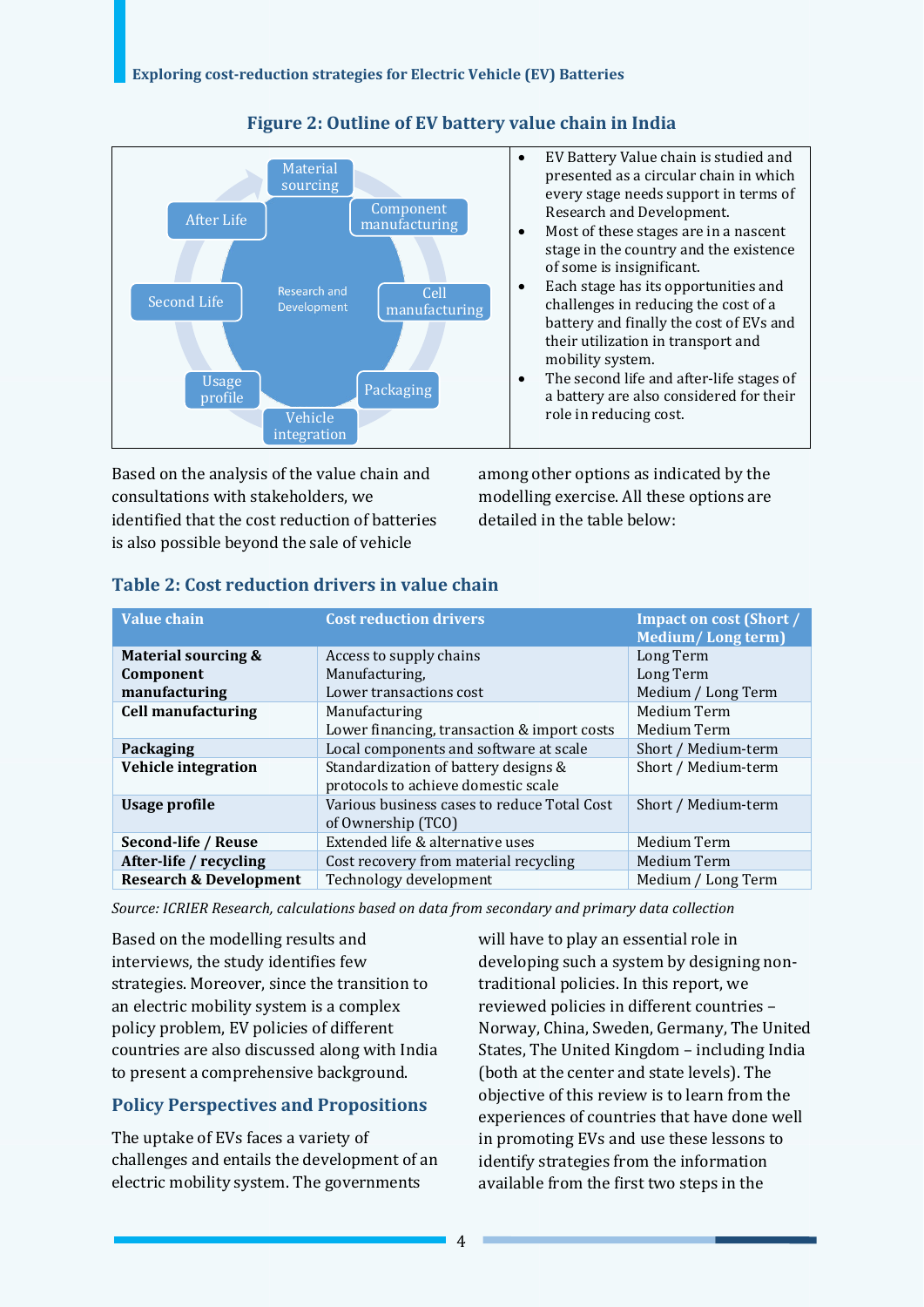report. Based on the modelling exercise and stakeholder Interviews, following strategies are identified:

- A. Incentivizing Cell Manufacturing.
- B. Development of ancillary industries for pack components– Battery Management System (domestic production of PCBs, ICs, etc.), Binder and other products used in batteries apart from cells.
- C. Incentivizing reverse logistics, reuse for stationary usage (grid, invertor, RE storage), recycling of batteries, and recovery of critical metals / materials.
- D. Improving the availability of critical cell components like Lithium, Cobalt, Graphite
- E. Standardization Battery standards, Testing standards, etc. to prevent the entry of non-standardized batteries in market and promote investments.
- F. Battery as a Service Innovative business models to reduce the cost of the battery for final consumer.
- G. Demand aggregation Aggregation of demand in case of public transport to augment the overall demand for batteries and promote domestic cell manufacturing.
- H. Dedicated Battery research institute which works on all aspects of batteries including cell chemistry and pack components in collaboration with the government and the industry.

These strategies are then prioritized using the Analytic Hierarchy Process (AHP) in a workshop with experts from industry, research, academics, etc. The problem is characterised as shown in the figure below:



# **Figure 3: Representation of the problem as a hierarchy**

The first step in the activity determined the relative importance of these criteria, i.e. what is most important for a strategy – is it the impact on reducing the cost, time taken, or the investment required? The analysis shows

that the impact of these strategies in reducing the cost is the most important criterion, followed by time. The table below shows the relative weight of these criteria based on the ranking done by the experts.

# **Table 3: Relative importance of criteria**

| <b>Criterions</b>   | Weight |
|---------------------|--------|
| Impact on cost      | 0.64   |
| Time taken          | 0.22   |
| Investment required | 0.14   |

*Source: ICRIER research based on the stakeholder feedback exercise* 

Based on these weights, all other eight strategies were ranked, and results are presented in the table below: